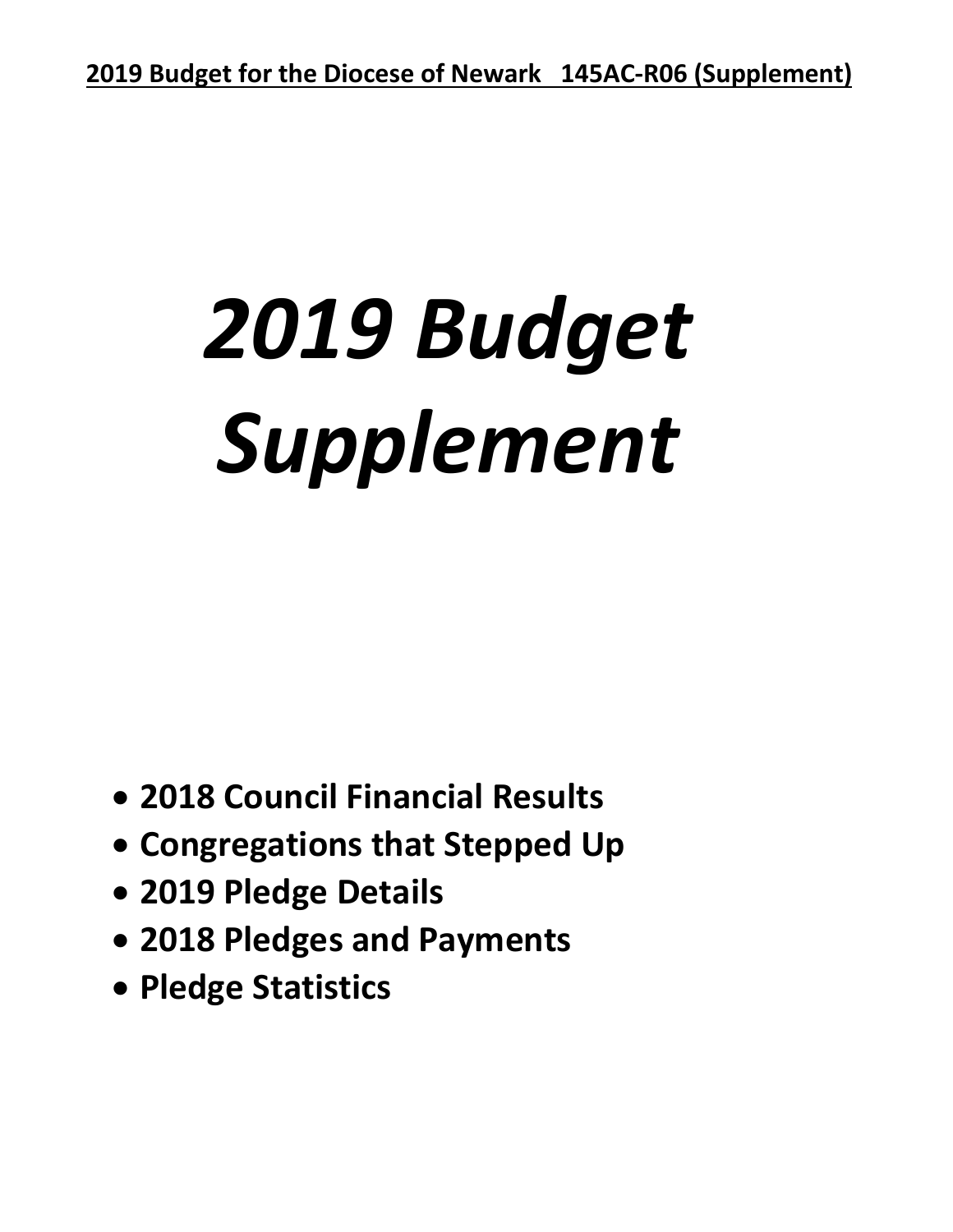#### **Diocese of Newark**

#### **December 2018 Financial Statement**

|                     |                                                            |                            |                       | December 2010 Financial Statement |                       |                                    |                                                        |
|---------------------|------------------------------------------------------------|----------------------------|-----------------------|-----------------------------------|-----------------------|------------------------------------|--------------------------------------------------------|
|                     | <b>Description</b>                                         | Dec Month<br><b>Actual</b> | Dec YTD<br>Actual     | Dec YTD<br><b>Budget</b>          | Better/<br>(Worse)    | <b>Final Annual</b><br>Budget 2018 | <b>Comments</b>                                        |
|                     | Income                                                     |                            |                       |                                   |                       |                                    |                                                        |
| $\mathbf{1}$        | Pledge Revenue                                             | \$315,012                  | \$2,064,973           | \$2,020,000                       | \$44,973              | \$2,020,000                        |                                                        |
| $\overline{2}$      | Alleluia Fund                                              | 33,411                     | 125,876               | 110,000                           | 15,876                |                                    | 110,000 Funds portion of lines 34 and 35               |
| 3                   | Investment Income                                          | 2,460                      | 133,451               | 130,200                           | 3,251                 | 130,200                            |                                                        |
| 4                   | <b>Investment Administration Fee</b>                       | 0                          | 150,251               | 150,000                           | 251                   |                                    | 150,000 25 basis points fee                            |
| $\sqrt{5}$          | <b>Direct Administration Fees</b>                          | 200                        | 95,063                | 95,100                            | (37)                  | 95,100                             |                                                        |
| 6                   | Rental Income-Episcopal House                              | 6,647                      | 78,354<br>107,510     | 75,000<br>181,129                 | 3,354                 | 181,129                            | 75,000 Two tenants for full year                       |
| $\overline{7}$<br>8 | New Ministry Initiatives<br><b>Missional Church Grants</b> | 6,734<br>0                 | $\Omega$              | $\mathbf 0$                       | (73, 619)<br>$\Omega$ |                                    | With 12, funds line 17 and parts of 15 and 18          |
| 9                   | Proceeds from Sale of Properties                           | $\mathbf 0$                | 113,000               | 113,000                           | $\Omega$              | 113,000                            | Funds lines 49, 56 and portion of staff lines          |
| 10                  | Bishop's Discretionary Fund                                | $\mathbf 0$                | 45,000                | 45,000                            | $\Omega$              | 45,000                             |                                                        |
| 11                  | <b>Hispanic Missioner Reserve</b>                          | $\mathbf 0$                | $\Omega$              | 54,000                            | (54,000)              | 54,000                             |                                                        |
| 12                  | Diocesan Surplus                                           | $\overline{0}$             | 85,000                | 85,000                            |                       | 85,000                             | With 7, funds line 17 and parts of 15 and 18           |
| 13                  | Cross Roads Scholarship Fund                               | $\Omega$                   | 4,060                 | 4,100                             | (40)                  | 4,100                              | Funds line 28                                          |
| 14                  | <b>Total Income</b>                                        | \$364,464                  | \$3,002,538           | \$3,062,529                       | (\$59,991)            | \$3,062,529                        |                                                        |
|                     |                                                            |                            |                       |                                   |                       |                                    |                                                        |
|                     | <b>Expense</b>                                             |                            |                       |                                   |                       |                                    |                                                        |
|                     | <b>Equipping Congregations</b>                             |                            |                       |                                   |                       |                                    |                                                        |
| 15                  | <b>Staff Compensation</b><br><b>Hispanic Missioner</b>     | \$32,015                   | \$495,578<br>$\Omega$ | \$506,705                         | \$11,127              |                                    | \$506,705 Partially funded by income in lines 7 and 12 |
| 16<br>17            | Joining God in Shaping Our Future                          | 0<br>6,723                 | 76,847                | 54,000<br>129,250                 | 54,000<br>52,403      | \$54,000                           | 129,250 Funded by lines 7 and 12                       |
| 18                  | <b>Fund Development</b>                                    | 160                        | 15,033                | 23,500                            | 8,467                 |                                    | 23,500 Portions funded by lines 7 and 12               |
| 19                  | Congregation/Clergy/Min. Development                       | 99                         | 9,453                 | 10,550                            | 1,097                 | 10,550                             |                                                        |
| 20                  | Stewardship                                                | $\mathbf 0$                | 1,396                 | 5,000                             | 3,604                 | 5,000                              |                                                        |
| 21                  | <b>Total Equipping Congregations</b>                       | \$38,997                   | \$598,307             | \$729,005                         | \$130,698             | \$729,005                          |                                                        |
|                     | <b>Empowering People</b>                                   |                            |                       |                                   |                       |                                    |                                                        |
| 22                  | <b>Staff Compensation</b>                                  | \$34,508                   | \$377,410             | \$339,802                         | (37, 608)             | \$339,802                          |                                                        |
| 23                  | Youth & Young Adult Ministry                               | 564                        | 16,249                | 28,550                            | 12,301                | 28,550                             |                                                        |
| 24                  | Diocesan Convention                                        | $\mathbf 0$                | 16,588                | 16,800                            | 212                   | 16,800                             |                                                        |
| 25                  | <b>Clergy Conference</b>                                   | (69)                       | 7,535                 | 7,500                             | (35)                  | 7,500                              |                                                        |
| 26                  | Commission on Ministry                                     | 942                        | 1,606                 | 1,445                             | (161)                 | 1,445                              |                                                        |
| 27                  | Hispanic/Latino Ministry                                   | 195                        | 710                   | 1,200                             | 490                   | 1,200                              |                                                        |
| 28                  | Cross Roads Camp Ministry                                  | $\Omega$                   | 4,060                 | 4,100                             | 40                    |                                    | 4,100 Funded by income in line 13                      |
| 29                  | <b>Education for Ministry</b>                              | 1,750                      | 1,750                 | 1,750                             | $\Omega$              | 1,750                              |                                                        |
| 29a                 | Anti-Sexism Task Force<br>Namaste (Dismantling Racism)     | $\Omega$<br>120            | 238<br>2,911          | 4,000<br>285                      | 3,762<br>(2,626)      | 4,000<br>285                       |                                                        |
| 30<br>31            | <b>Total Empowering People</b>                             | \$38,010                   | \$429,057             | \$405,432                         | $-$ \$23,625          | \$405,432                          |                                                        |
|                     | <b>Engaging the World</b>                                  |                            |                       |                                   |                       |                                    |                                                        |
| 32                  | <b>Staff Compensation</b>                                  | \$28,885                   | \$349,920             | \$352,119                         | \$2,199               | \$352,119                          |                                                        |
| 33                  | The Episcopal Church (TEC)                                 | 30,096                     | 361,108               | 361,108                           | $\Omega$              | 361,108                            |                                                        |
| 34                  | Domestic Outreach Grants                                   | 158,500                    | 158,500               | 158,500                           | 0                     | 158,500                            |                                                        |
| 35                  | International Outreach Grants                              | 21,500                     | 21,500                | 21,500                            |                       | 21,500                             |                                                        |
| 36                  | General Convention 2018                                    | 168                        | 8,797                 | 20,000                            | 11,203                | 20,000                             |                                                        |
| 37                  | Communications                                             | 1,831                      | 24,015                | 17,655                            | (6, 360)              | 17,655                             |                                                        |
| 38                  | Province II                                                | $\boldsymbol{0}$           | $\overline{0}$        | 7,800                             | 7,800                 | 7,800                              |                                                        |
| 39                  | NJ Advocacy                                                | 0                          | 10,000                | 10,000                            | $\Omega$              | 10,000                             |                                                        |
| 40                  | Deacons                                                    | $\mathbf 0$                | 613                   | 500                               | (113)                 | 500                                |                                                        |
| 41                  | Liturgy & Music                                            | 865                        | 3,090                 | 4,775                             | 1,685                 | 4,775                              |                                                        |
| 42                  | Cathedral<br>Ecumenical & Interfaith Officer               | 0<br>$\mathbf 0$           | 2,412                 | 3,000<br>2,500                    | 3,000<br>88           | 3,000<br>2,500                     |                                                        |
| 43<br>44            | <b>Prison Ministry</b>                                     | (68)                       | 500                   | 500                               |                       | 500                                |                                                        |
| 45                  | <b>ERD Coordinator</b>                                     |                            | 80                    | 500                               | 420                   | 500                                |                                                        |
| 46                  | <b>Total Engaging the World</b>                            | \$241,777                  | \$940,535             | \$960,457                         | \$19,922              | \$960,457                          |                                                        |
|                     | <b>Mission Oversight/Admin</b>                             |                            |                       |                                   |                       |                                    |                                                        |
| 47                  | <b>Staff Compensation</b>                                  | \$32,676                   | \$395,480             | \$398,141                         | \$2,661               | \$398,141                          |                                                        |
| 48                  | Post-Retirement Insurance                                  | 4,642                      | 61,567                | 62,100                            | 533                   | 62,100                             |                                                        |
| 49                  | Lay Pension                                                | 0                          | 76,600                | 76,600                            | 0                     |                                    | 76,600 Pension plan liability; funded by line 9        |
| 50                  | Administration                                             | 7,254                      | 102,264               | 106,600                           | 4,336                 | 106,600                            |                                                        |
| 51                  | Finance                                                    | 8,066                      | 84,688                | 97,754                            | 13,066                | 97,754                             |                                                        |
| 52                  | <b>Buildings &amp; Grounds</b>                             | 11,680                     | 99,639                | 102,700                           | 3,061                 | 102,700                            |                                                        |
| 53                  | Information Technology                                     | 3,229                      | 33,036                | 35,000                            | 1,964                 | 35,000                             |                                                        |
| 54                  | <b>Bishop's Expenses</b>                                   | 5,663                      | 46,857                | 50,000                            | 3,143                 | 50,000                             |                                                        |
| 55                  | <b>Bishop's Office</b><br>Search & Call of Next Bishop     | 210<br>0                   | 11,464<br>30,000      | 11,400<br>30,000                  | (64)                  | 11,400                             | 30,000 Funded by line 9                                |
| 56                  |                                                            |                            |                       |                                   |                       |                                    |                                                        |
| 57                  | <b>Total Mission Oversight/Admin</b>                       | \$73,420                   | \$941,595             | \$970,295                         | \$28,700              | \$970,295                          |                                                        |
| 58                  | <b>Total Expense</b>                                       | \$392,204                  | \$2,909,494           | \$3,065,189                       | \$155,695             | \$3,065,189                        |                                                        |
|                     |                                                            |                            |                       |                                   |                       |                                    |                                                        |
| 59                  | Surplus / (Deficit)                                        | (\$27,740)                 | \$93,044              | (\$2,660)                         | \$95,704              | (\$2,660)                          |                                                        |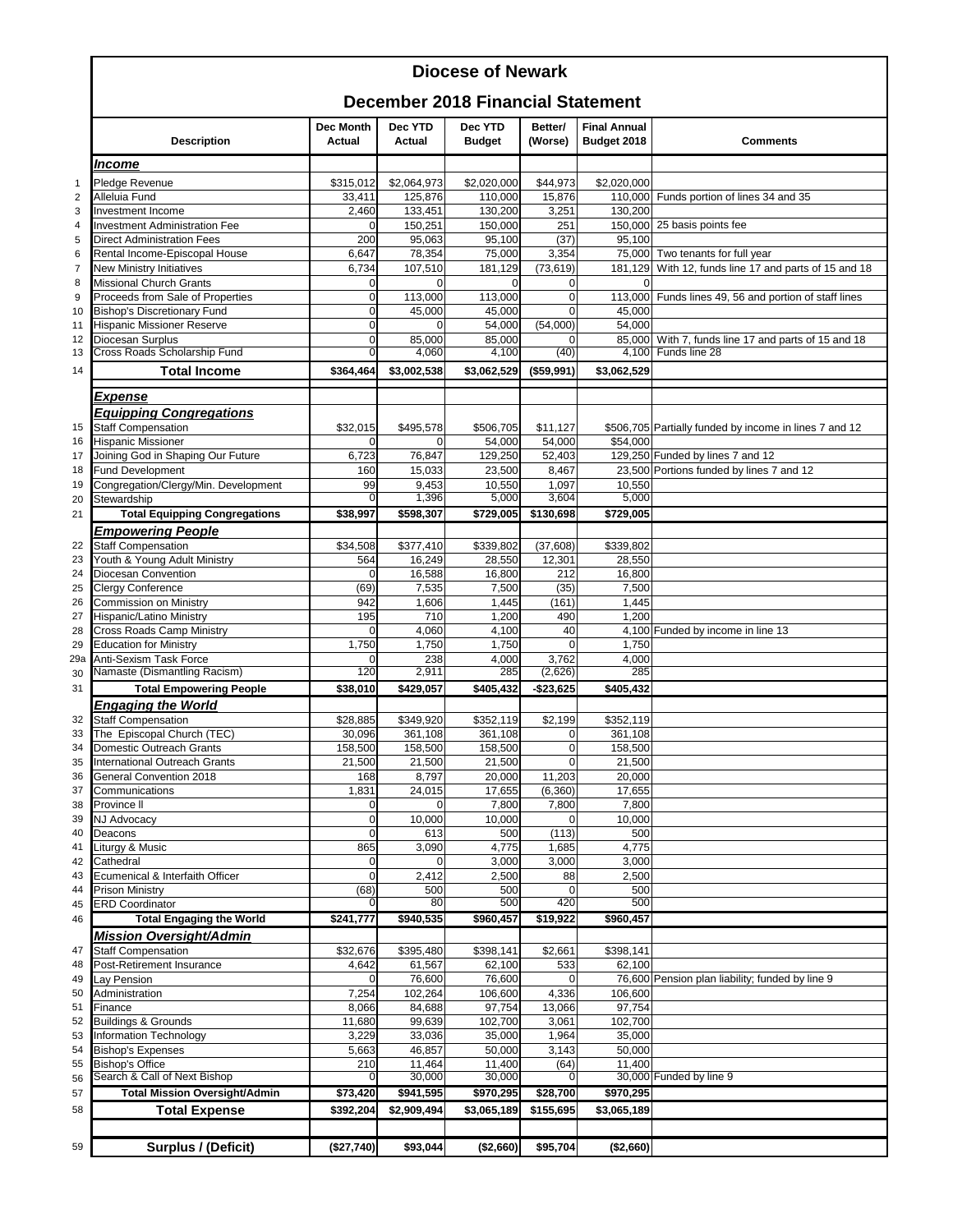# **Congregations that Stepped Up**

When we sent out the 2019 pledge request in November, we made three requests:

- For those pledging 16% or more, please maintain the pledge.
- For those pledging 9.5% to 15%, please increase pledge by .5%.
- For those pledging less than 9.5%, please reduce the gap between your pledge and 10% by 50%.

With much gratitude, we recognize the congregations that met our request:

| <b>Congregation</b>                   | 2019 Pledge | 2018 Pledge |
|---------------------------------------|-------------|-------------|
| St. George's, Maplewood               | 17.50%      | 17.50%      |
| Christ, Harrison                      | 16.50%      | 16.50%      |
| Grace, Madison                        | 16.20%      | 16.20%      |
| St. Paul's, Montvale                  | 16.00%      | 16.00%      |
| <b>Christ, Short Hills</b>            | 11.41%      | 10.87%      |
| St. Paul's & Resurrection, Woodbridge | 10.71%      | 10.00%      |
| Holy Trinity, Hillsdale               | 10.50%      | 10.00%      |
| Christ, Ridgewood                     | 10.50%      | 10.00%      |
| Good Shepherd, Fort Lee               | 10.00%      | 9.13%       |
| Holy Innocents, West Orange           | 10.00%      | 8.86%       |
| Incarnation, Jersey City              | 10.00%      | 8.39%       |
| Trinity, Bayonne                      | 10.00%      | 8.00%       |
| All Saints, Leonia                    | 9.33%       | 8.50%       |
| St. Peter's, Essex Fells              | 9.21%       | 8.42%       |
| Atonement, Fairlawn                   | 9.00%       | 8.00%       |
| Grace, Rutherford                     | 8.80%       | 7.60%       |
| St. Agnes, Little Falls               | 8.60%       | 7.27%       |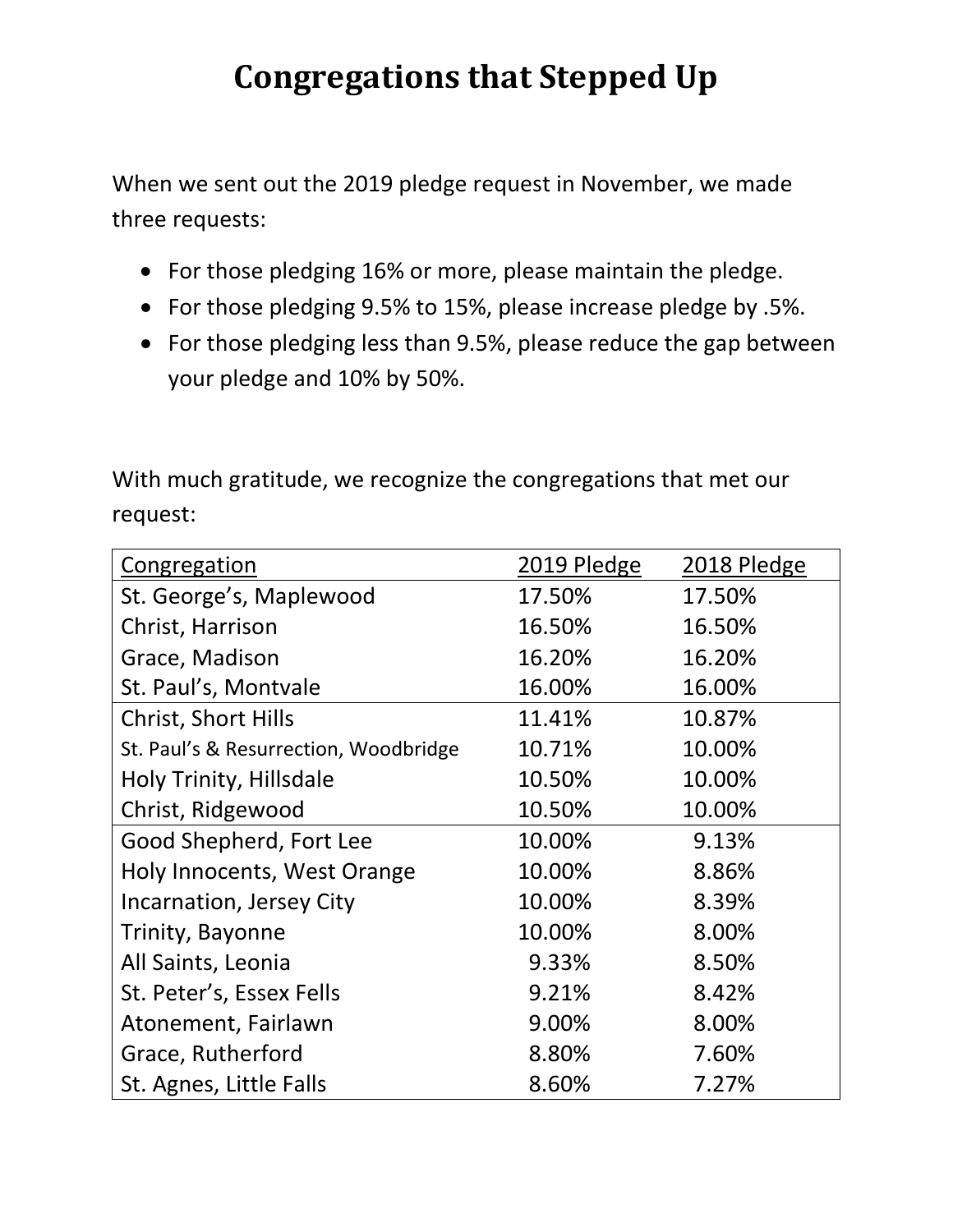|                                            |                          |                         | 2017 to 2019            |                    |                   |                  |                     |                     |                                 |                     |
|--------------------------------------------|--------------------------|-------------------------|-------------------------|--------------------|-------------------|------------------|---------------------|---------------------|---------------------------------|---------------------|
| Congregation                               | City                     |                         | Pledge Percentage       |                    |                   | Pledge Amount    |                     |                     | Normal Operating Income         |                     |
|                                            |                          | 2019                    | 2018                    | 2017               | 2019              | 2018             | 2017                | 2019                | 2018                            | 2017                |
| Trinity Episcopal Church                   | Allendale                | 8.50%                   | 7.75%                   | 7.84%              | 18,264<br>↮       | 17,700<br>↮      | 18,716<br>ക         | \$214,870           | \$228,300                       | \$238,820           |
| Calvary Church                             | Bayonne                  | 12.00%                  | 12.00%                  | 12.00%             | 7,412             | 6,992            | 7,388               | 61,769              | 58,267                          | 61,570              |
| Trinity Church                             | Bayonne                  | 10.00%                  | 8.00%                   | 4.23%              | 11,390            | 8,000            | 6,000               | 113,900             | 100,000                         | 141,823             |
| St. Luke/St. Mary's Church                 | <b>Belvidere</b>         | 10.25%                  | 10.00%                  | 10.00%             | 12,117            | 13,000           | 13,277              | 118,210             | 130,000                         | 132,777             |
| All Saints' Korean Church                  | Bergenfield              | $3.00\%$                | 5.00%                   | $0.00\%$           | 3,600             | 6,000            |                     | 120,000             | 120,000                         | 123,598             |
| Christ Church                              | Ridge<br>Bloomfield/Glen | 6.00%                   | 6.00%                   | 5.36%              | 13,794            | 9,850            | 16,791              | 229,900             | 164,159                         | 313,088             |
| St. John's Church                          | Boonton                  | 9.00%                   | 9.00%                   | 9.00%              | 10,800            | 9,900            | 12,243              | 120,000             | 110,000                         | 136,031             |
| Christ Church                              | <b>Budd Lake</b>         | 6.00%                   | 5.00%                   | 5.03%              | 6,660             | 5,480            | $\frac{6,450}{$     | $\frac{11,000}{2}$  | $\frac{109,571}{2}$             | $\frac{108,249}{ }$ |
| St. Paul's Church                          | Chatham                  | 10.00%                  | 10.00%                  | 8.42%              | 46,000            | 39,000           | 38,870              | 460,000             | 390,000                         | 461,366             |
| Church of the Messiah                      | Chester                  | 12.00%                  | 12.00%                  | 12.02%             | 20,040            | 18,900           | 22,483              | 167,000             | 157,500                         | 187,114             |
| Trinity Church                             | Cliffside Park           | 3.50%                   | 3.50%                   | 3.51%              | 2,582             | 2,582            | 3,755               | 73,755              | 73,755                          | 106,953             |
| St. Peter's Church                         | Clifton                  | $4.50\%$                | 2.25%                   | 2.24%              | 2,104             | 1,365            | 1,977               | 46,764              | 60,667                          | 88,092              |
| Church of The Saviour                      | Denville                 | 7.25%                   | 6.00%                   | 6.66%              | 21,500            | 16,080           | 15,000              | 296,500             | 268,000                         | 225,318             |
| St. John's Church                          | Dover                    | 3.22%                   | 3.00%                   | 2.72%              | 3,000             | 3,000            | 3,112               | 93,220              | 100,000                         | 114,220             |
| St. Agnes' & St. Paul's Church             | East Orange              | 3.00%                   | $\frac{900}{8.00\%}$    | $\frac{1}{3.51\%}$ | $\frac{3.300}{ }$ | 9.600            | $\frac{250}{6.250}$ | 110,000             | $\frac{120,000}{\frac{1}{200}}$ | $\sqrt{17,998}$     |
| St. Paul's Church                          | Englewood                | 6.33%                   | 6.00%                   | 4.87%              | 24,800            | 24,800           | 24,800              | 392,000             | 413,500                         | 509,149             |
| St. Peter's Church                         | Essex Fells              | 9.21%                   | 8.42%                   | 10.33%             | 40,986            | 40,000           | 42,000              | 445,012             | 475,000                         | 406,519             |
| Church of the Atonement                    | Fairlawn                 | 9.00%                   | 8.00%                   | 8.00%              | 6,300             | 5,600            | 5,859               | 70,000              | 70,000                          | 73,245              |
| Church of the Good Shepherd                | Fort Lee                 | 10.00%                  | 9.13%                   | 8.29%              | 20,180            | 17,800           | 17,075              | 201,800             | 195,000                         | 206,056             |
| All Saints' Church                         | Glen Rock                | $8.00\%$                | 10.00%                  | 6.29%              | 23,800            | 22,600           | 19,000              | 297,500             | 226,000                         | 301,919             |
| Christ Church                              | Hackensack               | 9.00%                   | 8.50%                   | 6.95%              | 14,400            | 13,175           | 10,500              | 160,000             | 155,000                         | 151,138             |
| St. Anthony of Padua                       | Hackensack               | $\frac{3.32\%}{2.32\%}$ |                         |                    | 5,000             |                  | 5,000               | 150,684             |                                 |                     |
| St. Cyprian's Church                       | Hackensack               | 10.00%                  | 10.00%                  | 5.52%              | 2,000             | 1,750            | 1,831               | 20,000              | 17,500                          | 33,171              |
| St. James' Church                          | Hackettstown             | 7.00%                   | 7.14%                   | 6.11%              | 10,500            | 10,000           | 9,011               | $\frac{150,000}{1}$ | 140,000                         | 147,489             |
| St. Andrew's Church                        | Harrington Park          | 5.00%                   | 10.40%                  | 11.34%             | 7,212             | 16,895           | 16,504              | 144,240             | 162,450                         | 145,542             |
| Christ Church                              | Harrison                 | 16.50%                  | 16.50%                  | 21.56%             | 8,415             | 8,085            | 9,095               | 51,000              | 49,000                          | 42,180              |
| St. John the Divine Church                 | Hasbrouck Heights        | $6.00\%$                | 6.00%                   | $0.00\%$           | 3,600             | 4,206            | 4,243               | 60,000              | 70,090                          |                     |
| St. Luke's Church                          | Haworth                  | 10.25%                  | 10.25%                  | 10.25%             | 14,482            | 16,335           | 15,397              | 141,285             | 159,366                         | 150,220             |
| St. Clement's Church                       | Hawthorne                | 9.00%                   | $\frac{9.10\%}{2.10\%}$ | 9.46%              | 10.020            | 12,120           | 11.828              | 111,300             | 133,187                         | 124,989             |
| Holy Trinity Church                        | Hillsdale                | 10.50%                  | 10.00%                  | 10.00%             | 16,023            | 14,000           | 15,028              | 152,600             | 140,000                         | 150,303             |
| All Saints' Parish                         | Hoboken                  | $8.00\%$                | 9.00%                   | 7.83%              | 37,200            | 30,600           | $\frac{25,000}{ }$  | 464,998             | 340,000                         | 319,084             |
| St. Bartholomew's Church                   | Ho-Ho-Kus                | 10.00%                  | 10.00%                  | 10.00%             | 12,000            | 12,000           | 20,350              | 120,000             | 120,000                         | 203,504             |
| Church of the Incarnation                  | Jersey City              | 10.00%                  | 8.39%                   | 14.16%             | 1,650             | 4,533            | 11,198              | 16,500              | 54,000                          | 79,068              |
| Grace Church Van Vorst                     | Jersey City              | 9.46%                   | 12.27%                  | 6.88%              | 22,964            | 17,669           | 16,704              | 242,860             | 144,000                         | 242,860             |
| St. Paul's Church                          | Jersey City              | 9.25%<br>7.00%          | 9.00%<br>7.00%          | 9.19%              | 27,408<br>13,013  | 22,266           | 15,653<br>21,627    | 296,300<br>185,895  | 247,400<br>192,800              | 235,435<br>195,666  |
| St. David's Church<br>All Saints Church    | Kinnelon<br>Leonia       | 9.33%                   | 8.50%                   | 8.00%<br>8.31%     | 13,500            | 13,499<br>12,300 | 12,300              | 144,700             | 144,700                         | 148,057             |
| St. Agnes' Church                          | Little Falls             | 8.60%                   | 7.27%                   | 8.41%              | 12,900            | 12,000           | 15,262              | 150,000             | 165,000                         | 181,457             |
|                                            |                          |                         | 8.47%                   | 5.61%              | 10,000            | 10,000           | 10,000              | 175,000             | 118,000                         | 178,342             |
| St. Thomas' Church<br>St. Peter's Church   | Livingston<br>Lyndhurst  | 5.71%<br>6.00%          | 7.00%                   | 4.34%              | 4,020             | 3,010            | 3,010               | 67,000              | 43,000                          | 69,418              |
| Grace Church                               | Madison                  | 16.20%                  | 16.20%                  | 16.20%             | 148,820           | 138,916          | 145,442             | 918,645             | 857,500                         | 897,873             |
|                                            |                          | $\sqrt{17.50\%}$        | 17.50%                  | 17.00%             | 75,950            | 82,725           | 76,864              | 434,000             | 472,700                         | 452,175             |
| St. George's Church<br>St. Martin's Church | Maplewood                | 9.00%                   | 8.50%                   | 7.23%              | 6,209             | 6,716            | 6,046               | 68,989              | 79,000                          | 83,669              |
| St. Mark's Church                          | Maywood                  | 10.00%                  | 10.00%                  | 10.45%             | 12.500            | 14.627           | 14,137              | 125,000             | 146,274                         | 135,253             |
| St. Stephen's Church                       | Mendham<br>Millburn      | 10.00%                  | 10.00%                  | 10.00%             | 24,535            | 19,658           | 26,375              | 245,345             | 196,580                         | 263,745             |
| All Saints' Church                         | Millington               | 9.17%                   | 9.00%                   | 7.37%              | 18,448            | 17,500           | 16,925              | 201,113             | 194,400                         | 229,645             |
| St. Gabriel's Church                       | Milton/Oak Ridge         | 6.39%                   | 6.24%                   | 6.58%              | 2,400             | 2,400            | 2,400               | 37,545              | 38,450                          | 36,459              |
| St. John's Church                          | Montclair                | 9605.8                  | 8.00%                   | 8.00%              | 22,500            | 20,000           | 20,538              | 264,700             | 250,000                         | 256,731             |
|                                            |                          |                         |                         |                    |                   |                  |                     |                     |                                 |                     |

Page 1 of 2

Diocese of Newark Congregational Pledges to the Diocese

Diocese of Newark<br>Congregational Pledges to the Diocese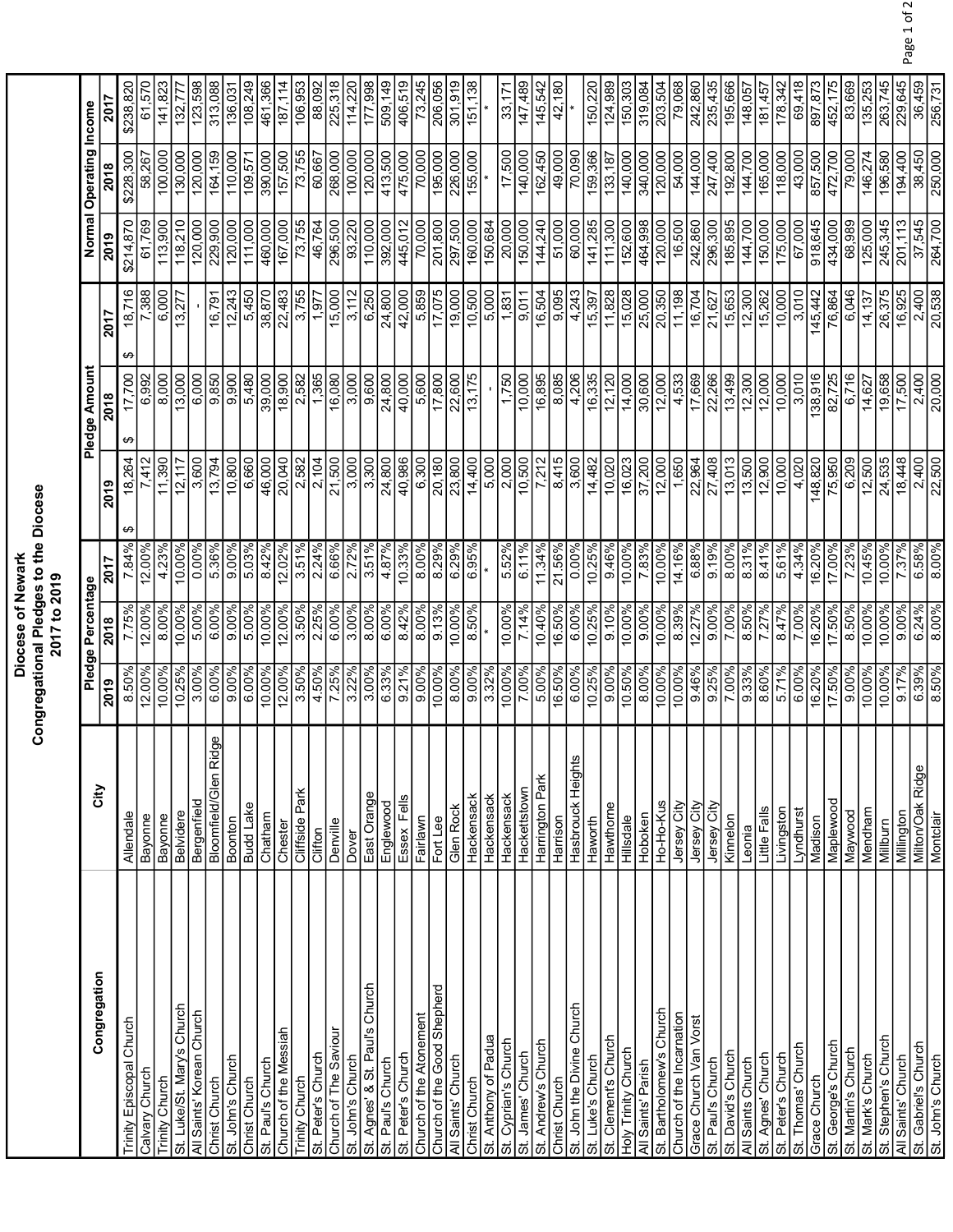| Congregation                             | City            |           | Pledge Percentage |        |                | Pledge Amount   |                    |                       | Normal Operating Income  |                   |
|------------------------------------------|-----------------|-----------|-------------------|--------|----------------|-----------------|--------------------|-----------------------|--------------------------|-------------------|
|                                          |                 | 2019      | 2018              | 2017   | 2019           | 2018            | 2017               | 2019                  | 2018                     | 2017              |
| St. Luke's Church                        | Montclair       | 10.00%    | 10.00%            | 9.19%  | 51,294         | 48,064          | 45,756             | 512,940               | 480,640                  | 497,796           |
| St. Paul's Church                        | Montvale        | 16.00%    | 16.00%            | 16.00% | 26,611         | 27,000          | 35,406             | 166,320               | 168,750                  | 221,289           |
| St. Paul's Church                        | Morris Plains   | $10.00\%$ | 10.00%            | 10.00% | 15,800         | 19,000          | 19,884             | 158,000               | 190,000                  | 198,839           |
| Church of the Redeemer                   | Morristown      | 5.66%     | 5.67%             | 5.67%  | 19,620         | 19,620          | 19,620             | 346,930               | 346,000                  | 345,861           |
| St. Peter's Church                       | Morristown      | 10.50%    | 10.50%            | 10.00% | 76.744         | 69,040          | 64,534             | 730,900               | 657.500                  | 645,336           |
| St. Peter's Church                       | Mountain Lakes  | 3.07%     | 2.30%             | 1.96%  | 8,000          | 6,000           | 6,000              | 260,920               | 260,920                  | 305,385           |
| St. Peter's Church                       | Mt. Arlington   | 10.00%    | 10.00%            | 7.14%  | 4,124          | 3,772           | 3,764              | 41,231                | 37,720                   | 52,711            |
| Grace Church                             | Newark          | 3.06%     | 3.06%             | 4.29%  | 12,000         | 12,000          | 13,800             | 391,855               | 391,855                  | 321,480           |
| House Of Prayer                          | Newark          | 10.00%    | 10.00%            | 8.90%  | 6,000          | 6,000           | 6,000              | 60,000                | 60,000                   | 67,446            |
| St. Andrew's Church                      | Newark          | 8.00%     | 8.50%             | 5.73%  | 5,145          | 7,523           | 5.793              | 64,308                | 88,500                   | 101,119           |
| Trinity & St. Philip's Cathedral         | Newark          | 5.45%     | 7.51%             | 7.89%  | 12,000         | 22,000          | 22,000             | 220,000               | 293,000                  | 279,004           |
| Christ Church                            | Newton          | 13.00%    | 13.00%            | 11.45% | 61,000         | 56,810          | 57,327             | 469,231               | 437,000                  | 500,771           |
| Church of the Holy Communion             | Norwood         | 5.50%     | 5.50%             | 5.71%  | 9,515          | 9,908           | 10,253             | 173,000               | 180,145                  | 179,487           |
| Grace Church                             | Nutley          | $13.00\%$ | 13.00%            | 10.95% | 34,000         | 32,000          | $\frac{30,677}{2}$ | 261,538               | 246,200                  | 280,129           |
| St. Alban's Church                       | Oakland         | 1.08%     | 1.08%             | 0.89%  | 1,760          | 1,760           | 1,760              | 162,700               | 162,700                  | 198,212           |
| Church of the Annunciation               | Oradell         | 5.50%     | 5.50%             | 6.71%  | 2,700          | 2,700           | 5,048              | 49,091                | 49,100                   | 75,254            |
| Church of the Epiphany and Christ Church | Orange          | 8.00%     | 10.20%            | 9.53%  | 24,000         | 31,085          | 31,891             | 300,000               | 304,846                  | 334,638           |
| St. Matthew's Church                     | Paramus         | 8.50%     | 8.75%             | 9.11%  | 7,035          | 7,023           | 7,035              | 82,770                | 80,300                   | 77,204            |
| St. Gregory's Church                     | Parsippany      | $6.90\%$  | 5.39%             | 5.86%  | 10,000         | 9,000           | 8,700              | 145,000               | 167,000                  | 148,520           |
| St. John's Church                        | Passaic         | 11.61%    | 11.61%            | 11.35% | 13,200         | 13,200          | 13,430             | 113,700               | 113,700                  | 118,371           |
| St. Paul's Church                        | Paterson        | 4.68%     | 4.00%             | 4.60%  | 14,500         | 14,000          | 13.466             | 309,869               | 350.000                  | 292.678           |
| St. Luke's Church                        | Phillipsburg    | 8.00%     | 8.00%             | 7.54%  | 12,672         | 12,272          | 13,040             | 158,400               | 153,400                  | $\sqrt{172,874}$  |
| Christ Church                            | Pompton Lakes   | 11.00%    | 11.00%            | 10.09% | 22,000         | 25,762          | 24,270             | $\frac{200,000}{200}$ | 234,200                  | 240,450           |
| St. John's Memorial Church               | Ramsey          | 7.52%     | 6.00%             | 4.64%  | 22,000         | 18,480          | 15,000             | 292,450               | 308,000                  | 323,041           |
| St. James' Church                        | Ridgefield      | 11.00%    | 11.00%            | 10.75% | 24,530         | 23,980          | 23,163             | 223,000               | 218,000                  | 215,470           |
| Christ Church                            | Ridgewood       | 10.50%    | 10.00%            | 9.50%  | 55,545         | 50,000          | 52,800             | 529,000               | 500,000                  | 555,543           |
| St. Elizabeth's Church                   | Ridgewood       | $21.30\%$ | 23.85%            | 23.85% | 227,910        | 255,626         | 252,099            | 1,070,000             | 071,800                  | ,057,018          |
| Church of the Good Shepherd              | Ringwood        | 4.62%     | 4.62%             | 6.91%  | 1,200          | 1,200           | 1,200              | 26,000                | 26,000                   | 17,354            |
| Grace Church                             | Rutherford      | 8.80%     | 7.60%             | 6.48%  | 12,672         | 9.428           | 9.500              | 144,000               | 124,048                  | 146,502           |
| Church of Our Saviour                    | Secaucus        | 12.50%    | 12.50%            | 14.28% | 11,750         | 11,250          | 11,366             | 94,000                | $\frac{90,000}{}$        | 79,599            |
| Christ Church                            | Short Hills     | 11.41%    | 10.87%            | 11.77% | 135,000        | 125,000         | 125,000            | ,182,947              | 1,150,000                | 1,062,24          |
| St. Andrew & Holy Communion              | South Orange    | 2.29%     |                   | 1.64%  | 8,000          | 3,000           | 5,750              | 350,000               |                          | 351,457           |
| St. Mary's Church                        | Sparta          | 13.25%    | 13.25%            | 13.00% | 31,500         | 28,967          | 34,494             | 237,724               | 218,620                  | 265,337           |
| St. Dunstan's Church                     | Succasunna      | $10.00\%$ | 10.00%            | 10.00% | 11,820         | 11,700          | 11,848             | 118,200               | 117,004                  | 118,475           |
| Calvary Church                           | Summit          | 8.11%     | 7.57%             | 7.54%  | 75,000         | 70,000          | 70,000             | 925,000               | 925,000                  | 928,350           |
| Christ Church                            | Teaneck         | 5.08%     | 4.06%             | 6.40%  | 10,000         | 8,000           | 10,000             | 197,000               | 197,000                  | 156,296           |
| St. Mark's Church                        | Teaneck         | 5.25%     | 5.05%             | 4.75%  | 11,813         | 11,315          | 10,701             | 225,000               | 223,894                  | 225,288           |
| Church of the Atonement                  | Tenafly         | 10.01%    | 10.00%            | 9.63%  | 32,100         | 32,108          | 31,880             | 320,568               | 321,082                  | 331,093           |
| Good Shepherd (combined)                 | Towaco          | 7.00%     | 7.00%             | 6.87%  | 5,433          | 9,660           | 12,000             | 77,600                | 138,000                  | 174,797           |
| Grace Church                             | Union City      | 5.00%     | 7.50%             | 0.00%  | 6,500          | 11,250          |                    | 130,000               | 150,000                  | 116,561           |
| St. James' Church                        | Upper Montclair | 10.25%    | 10.00%            | 9.86%  | 50,600         | 49,300          | 48,400             | 493,600               | 492,875                  | 490,744           |
| Church of the Holy Spirit                | Verona          | 7.00%     | 7.00%             | 7.00%  | 8,619          | 7,700           | 9,319              | 123,133               | 110,000                  | 133,134           |
| Church of the Good Shepherd              | Wantage         | 0.00%     | 0.00%             | 1.94%  | $\frac{8}{10}$ | $\frac{8}{10}$  | 1,360              |                       | 72,650                   | 70,208            |
| St. Peter's Church                       | Washington      | 6.00%     | 6.00%             | 6.00%  | 2,418          | 2,802           | 3,478              | 40,300                | 46,702                   | 57,977            |
| St. Michael's Church                     | Wayne           | 5.00%     | 3.53%             | 2.86%  | 9,900          | 6.000           | 6.000              | 198,000               | 169,818                  | 210,028           |
| Church of the Holy Innocents             | West Orange     | $10.00\%$ | 8.86%             | 8.30%  | 12,000         | 11,986          | 11,311             | 120,000               | 135,290                  | 136,215           |
| <b>Holy Trinity Church</b>               | West Orange     | 4.24%     | 4.00%             | 4.15%  | 4,100          | 4,000           | 4,500              | 96,690                | 100,000                  | $\frac{108,400}{$ |
| Grace Church                             | Westwood        | 4.29%     | 6.25%             | 4.98%  | 6,000          | 7,000           | 7,500              | 140,000               | 112,000                  | 150,562           |
| St. Paul's & Resurrection                | Wood-Ridge      | 10.71%    | 10.00%            | 13.44% | 15,000         | 14,520          | 14,520             | 140,000               | 145,200                  | 108,000           |
|                                          |                 |           |                   |        | 2,097,428      | 2,055,045<br>မာ | 2,080,956          |                       | * Did not submit pledge. |                   |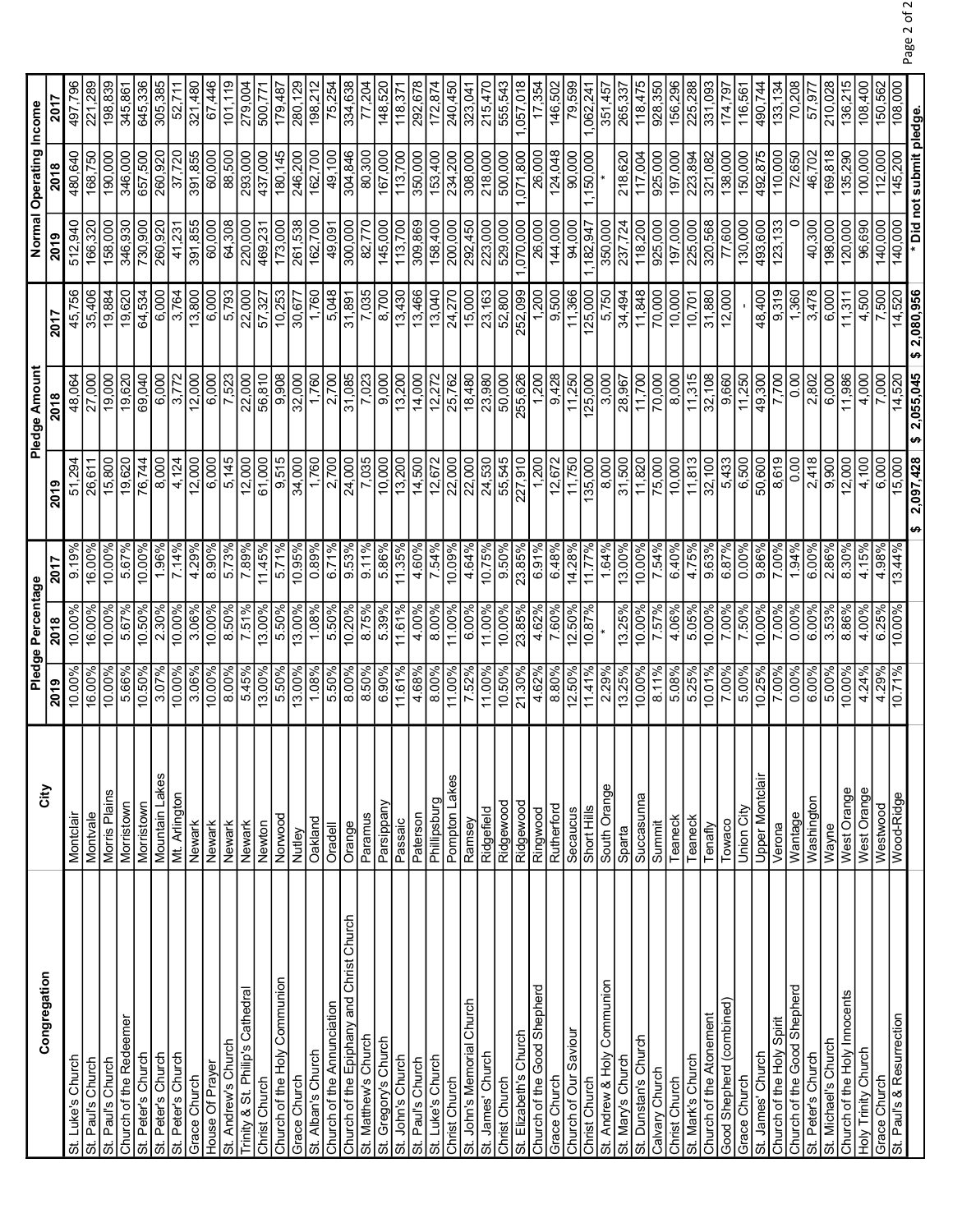|                                                     |                                                    | Diocese of Newark            |                                 |                         |                        |                       |                       |                       |
|-----------------------------------------------------|----------------------------------------------------|------------------------------|---------------------------------|-------------------------|------------------------|-----------------------|-----------------------|-----------------------|
|                                                     | Congregational Pledges and Payments to the Diocese | 2018                         |                                 |                         |                        |                       |                       |                       |
|                                                     |                                                    |                              |                                 |                         | Pledge Amount 2018     |                       |                       |                       |
| Congregation                                        | City                                               | Percentage<br>Pledge<br>2018 | Estimated<br>Original<br>Pledge | Pledge as<br>of 1/23/19 | (Decrease)<br>Increase | Paid as of<br>1/24/19 | Overpaid<br>(Rec'ble) | Estimated<br>2018 NOI |
| Trinity Episcopal Church                            | Allendale                                          | 7.75%                        | 17,700<br>မာ                    | 17,700<br>↮             | ↮                      | 17,700<br>↮           | $\mathbf{I}$<br>↮     | \$228,300             |
| Calvary Church                                      | Bayonne                                            | $12.00\%$                    | 6,992                           | 6,992                   |                        | 6,992                 |                       | 58,267                |
| Trinity Church                                      | <b>Bayonne</b>                                     | 8.00%                        | 8,000                           | 8,000                   | $\blacksquare$         | 8,000                 | $\blacksquare$        | 100,000               |
| St. Luke/St. Mary's Church                          | <b>Belvidere</b>                                   | 10.00%                       | 13,000                          | 13,000                  |                        | 13,000                |                       | 130,000               |
| All Saints' Korean Church                           | Bergenfield                                        | 5.00%                        | 6,000                           | 6,000                   |                        | 1,500                 | (0.65)                | 120,000               |
| <b>Christ Church</b>                                | Bloomfield/Glen Ridge                              | 6.00%                        | 9,850                           | 0.850                   | $\blacksquare$         | 9,850                 |                       | 164,159               |
| St. John's Church                                   | Boonton                                            | $9.00\%$                     | 9,900                           | 9,900                   |                        | 4,328                 | (5,572)               | 110,000               |
| <b>Christ Church</b>                                | <b>Budd Lake</b>                                   | 5.00%                        | 5,480                           | 5,480                   |                        | 5,480                 |                       | 109,571               |
| St. Paul's Church                                   | Chatham                                            | $10.00\%$                    | 39,000                          | 39,000                  |                        | 39,000                | $\blacksquare$        | 390,000               |
| Church of the Messiah                               | Chester                                            | $12.00\%$                    | 18,900                          | 18,900                  | ı                      | 18,900                | $\blacksquare$        | 157,500               |
| <b>Trinity Church</b>                               | Cliffside Park                                     | 3.50%                        | 2,582                           | 2,582                   |                        | 2,582                 | $\blacksquare$        | 73,755                |
| St. Peter's Church                                  | Clifton                                            | 2.25%                        | 1,157                           | 1,365                   | 208                    | 1,365                 | ٠                     | 60,667                |
| Church of The Saviour                               | Denville                                           | 6.00%                        | 16,080                          | 16,080                  |                        | 16,080                |                       | 268,000               |
| St. John's Church                                   | Dover                                              | 3.00%                        | 3,000                           | 3,000                   |                        | 3,000                 |                       | 100,000               |
| St. Agnes' & St. Paul's Church                      | East Orange                                        | 8.00%                        |                                 | 9,600                   | 9,600                  | 2,000                 | (7,600)               | 120,000               |
| St. Paul's Church                                   | Englewood                                          | $6.00\%$                     | 24,800                          | 24,800                  |                        | 12,686                | (12, 114)             | 413,500               |
| St. Peter's Church                                  | Essex Fells                                        | 8.42%                        | 40,000                          | 40,000                  | $\blacksquare$         | 36,667                | (3,333)               | 475,000               |
| Church of the Atonement                             | Fairlawn                                           | 8.00%                        | 5,600                           | 5,600                   | $\mathbf{L}_{\rm{c}}$  | 5,600                 |                       | 70,000                |
| Church of the Good Shepherd                         | Fort Lee                                           | 9.13%                        | 17,800                          | 17,800                  | $\blacksquare$         | 17,800                | $\blacksquare$        | 195,000               |
| All Saints' Church                                  | Glen Rock                                          | $10.00\%$                    | 22,600                          | 22,600                  | ٠                      | 22,600                | $\blacksquare$        | 226,000               |
| <b>Christ Church</b>                                | Hackensack                                         | $8.50\%$                     | 13,175                          | 13,175                  | $\blacksquare$         | 13,175                |                       | 155,000               |
| St. Anthony of Padua                                | Hackensack                                         | 0.00%                        |                                 |                         |                        |                       |                       |                       |
| St. Cyprian's Church                                | Hackensack                                         | 10.00%                       | 1,750                           | 1,750                   | $\blacksquare$         | 1,750                 | $\blacksquare$        | 17,500                |
| St. James' Church                                   | Hackettstown                                       | 7.14%                        | 10,000                          | 10,000                  | $\blacksquare$         | 10,000                |                       | 140,000               |
| St. Andrew's Church                                 | Harrington Park                                    | 10.40%                       | 16,895                          | 16,895                  | ×                      | 15,487                | (1,408)               | 162,450               |
| <b>Christ Church</b>                                | Harrison                                           | 16.50%                       | 8,085                           | 8,085                   |                        | 8,085                 |                       | 49,000                |
| St. John the Divine Church                          | Hasbrouck Heights                                  | $6.00\%$                     |                                 | 4,206                   | 4,206                  | 2,857                 | (1,349)               | 70,090                |
| St. Luke's Church                                   | Haworth                                            | 10.25%                       | 16,335                          | 16,335                  |                        | 16,335                |                       | 159,366               |
| St. Clement's Church                                | Hawthorne                                          | 9.10%                        | 12,120                          | 12,120                  |                        | 12,120                |                       | 133,187               |
| Holy Trinity Church                                 | Hillsdale                                          | 10.00%                       | 14,000                          | 14,000                  | $\blacksquare$         | 12,833                | (1,167)               | 140,000               |
| All Saints' Parish                                  | Hoboken                                            | 9.00%                        | 30,600                          | 30,600                  | ٠                      | 30,600                |                       | 340,000               |
| St. Bartholomew's Church                            | Ho-Ho-Kus                                          | $10.00\%$<br>8.39%           | 12,000                          | 12,000                  |                        | 12,000                | $\blacksquare$        | 120,000<br>54,000     |
| Church of the Incarnation<br>Grace Church Van Vorst | Jersey City<br>Jersey City                         | 12.27%                       | 4,533<br>17,669                 | 4,533<br>17,669         | $\blacksquare$         | 4,533<br>17,669       | $\blacksquare$        | 144,000               |
| St. Paul's Church                                   | <b>Jersey City</b>                                 | 9.00%                        | 22,266                          | 22,266                  | ٠                      | 22,266                | ٠                     | 247,400               |
| St. David's Church                                  | Kinnelon                                           | 7.00%                        | 12,926                          | 13,499                  | 573                    | 13,499                |                       | 192,800               |
| All Saints Church                                   | Leonia                                             | 8.50%                        | 12,300                          | 12,300                  | ٠                      | 11,275                | (1,025)               | 144,700               |
| St. Agnes' Church                                   | Little Falls                                       | 7.27%                        | 12,000                          | 12,000                  |                        | 10,000                | (2,000)               | 165,000               |
| St. Peter's Church                                  | Livingston                                         | 8.47%                        | 10,000                          | 10,000                  | $\blacksquare$         | 10,000                |                       | 118,000               |
| St. Thomas' Church                                  | Lyndhurst                                          | 7.00%                        | 3,010                           | 3,010                   |                        | 3,010                 | ٠                     | 43,000                |
| Grace Church                                        | Madison                                            | 16.20%                       | 146,370                         | 138,916                 | (7,454)                | 138,916               | $\blacksquare$        | 857,500               |
| St. George's Church                                 | Maplewood                                          | 17.50%                       | 70,875                          | 82,725                  | 11,850                 | 82,725                | $\blacksquare$        | 472,700               |
| St. Martin's Church                                 | Maywood                                            | 8.50%                        | 6,716                           | 6,716                   |                        | 6,156                 | (560)                 | 79,000                |
| St. Mark's Church                                   | Mendham                                            | $10.00\%$                    | 14,627                          | 14,627                  |                        | 11,979                | (2,648)               | 146,274               |
| St. Stephen's Church                                | Millburn                                           | 10.00%                       | 19,658                          | 19,658                  | $\blacksquare$         | 18,020                | (1,638)               | 196,580               |
| All Saints' Church                                  | Millington                                         | $9.00\%$                     | 17,500                          | 17,500                  |                        | 17,496                | €                     | 194,400               |
| St. Gabriel's Church                                | <b>Milton/Oak Ridge</b>                            | 6.24%                        | 2,400                           | 2,400                   |                        | 2,400                 |                       | 38,450                |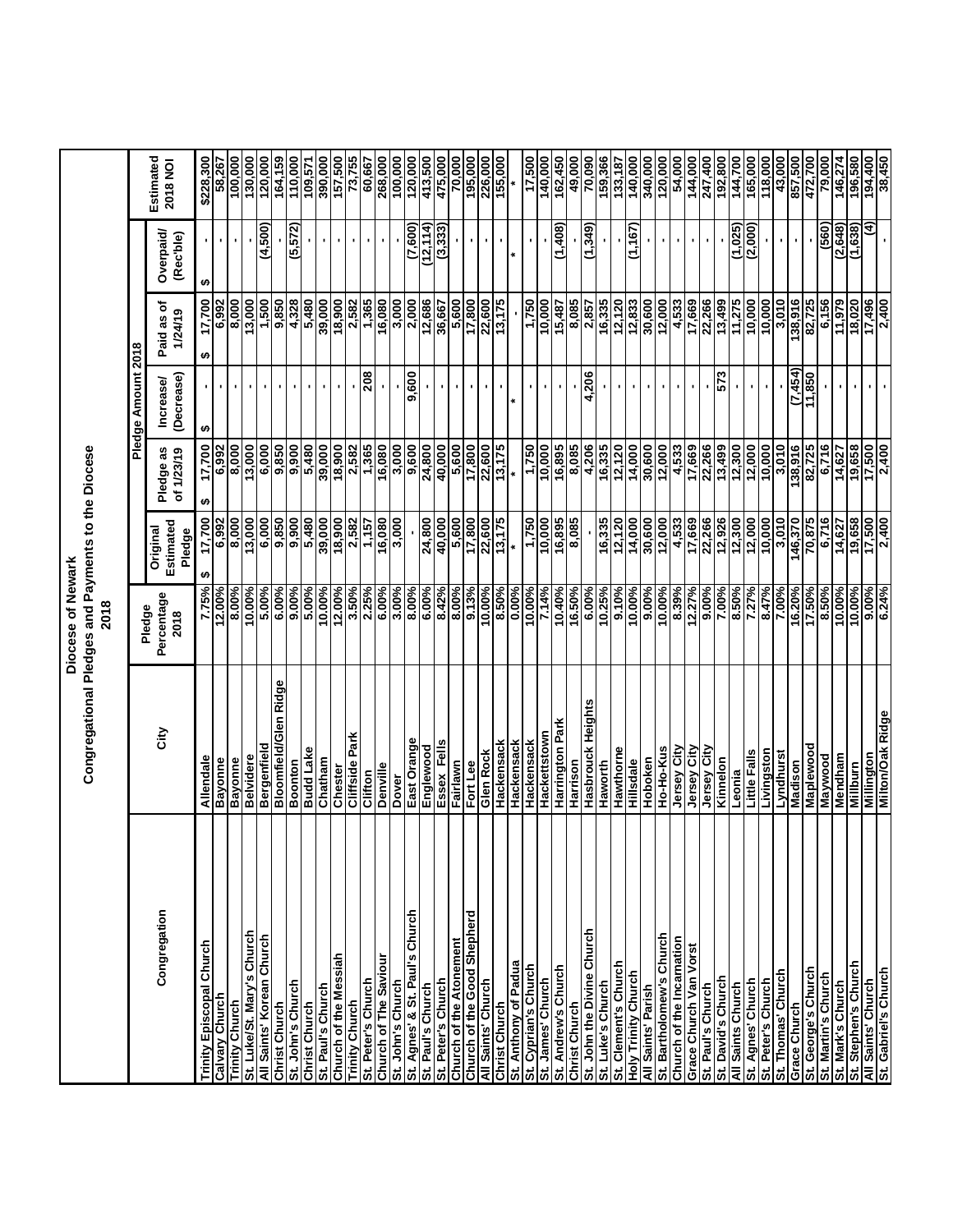|                                             |                        |                      |                     |            | Pledge Amount 2018 |            |                     |            |
|---------------------------------------------|------------------------|----------------------|---------------------|------------|--------------------|------------|---------------------|------------|
| Congregation                                | City                   | Percentage<br>Pledge | Origina             | Pledge as  | Increase           | Paid as of | Overpaid/           | Estimated  |
|                                             |                        | 2018                 | Estimated<br>Pledge | of 1/23/19 | (Decrease)         | 1/24/19    | (Rec'ble)           | 2018 NOI   |
| St. John's Church                           | Montclai               | 8.00%                | 20,000              | 20,000     |                    | 18,346     | (1,654)             | 250,000    |
| St. Luke's Church                           | Montclair              | $10.00\%$            | 48,064              | 48,064     |                    | 48,064     |                     | 480,640    |
| St. Paul's Church                           | Montvale               | 16.30%               | 27.000              | 27,500     | 500                | 27,500     | $\blacksquare$      | 168,750    |
| St. Paul's Church                           | Morris Plains          | $10.00\%$            | 19,000              | 19,000     |                    | 18,400     | (600)               | 190,000    |
| Church of the Redeemer                      | Morristown             | 5.67%                | 20,510              | 19,620     | (890)              | 19,620     |                     | 346,000    |
| St. Peter's Church                          | Morristown             | 10.50%               | 69,040              | 69,040     |                    | 69,040     | $\blacksquare$      | 657,500    |
| St. Peter's Church                          | Mountain Lakes         | 2.30%                | 6,000               | 6,000      |                    | 6,000      | ٠                   | 260,920    |
| St. Peter's Church                          | Mt. Arlington          | $10.00\%$            | 4,480               | 3,772      | (80Z)              | 3,772      |                     | 37,720     |
| Grace Church                                | Newark                 | 3.06%                | 12,000              | 12,000     |                    | 12,000     |                     | 391,855    |
| House Of Prayer                             | Newark                 | $10.00\%$            | 6,000               | 6,000      |                    | 2,000      | (4,000)             | 60,000     |
| St. Andrew's Church                         | Newark                 | 8.50%                | 7,523               | 7,523      |                    | 7,523      |                     | 88,500     |
| Trinity & St. Philip's Cathedral            | Newark                 | 7.51%                | 22.000              | 22.000     |                    | 16.500     | (5,500)             | 293,000    |
| <b>Christ Church</b>                        | Newton                 | $13.00\%$            | 56,810              | 56,810     |                    | 52,076     | (4,734)             | 437,000    |
| Church of the Holy Communion                | Norwood                | 5.50%                | 9,908               | 9,908      |                    | 9,908      |                     | 180,145    |
| Grace Church                                | Nutley                 | 13.00%               | 32,000              | 32,000     |                    | 22,336     | (9,664)             | 246,200    |
| St. Alban's Church                          | Oakland                | 1.08%                | 1,760               | 1,760      |                    | 1,904      | 44                  | 162,700    |
| <b>Church of the Annunciation</b>           | Oradell                | 5.50%                | 2,700               | 2,700      |                    | 2,700      |                     | 49,100     |
| 동<br>Church of the Epiphany and Christ Chur | Orange                 | 10.20%               | 31,085              | 31,085     |                    | 29,559     | (1,526)             | 304,846    |
| St. Matthew's Church                        | Paramus                | 8.75%                | 7,023               | 7,023      |                    | 7,023      | $\blacksquare$      | 80,300     |
| St. Gregory's Church                        | Parsippany             | 5.39%                | 9,000               | 9,000      |                    | 000'6      |                     | 167,000    |
| St. John's Church                           | Passaic                | 11.61%               | 13,200              | 13,200     |                    | 13,200     |                     | 113,700    |
| St. Paul's Church                           | Paterson               | 4.00%                | 14,000              | 14,000     |                    | 12,833     | (1,167)             | 350,000    |
| St. Luke's Church                           | Phillipsburg           | 8.00%                | 12,272              | 12,272     |                    | 12,272     |                     | 153,400    |
| Christ Church                               | Pompton Lakes          | 11.00%               | 25,762              | 25,762     |                    | 25,762     | $\blacksquare$      | 234,200    |
| St. John's Memorial Church                  | Ramsey                 | 6.00%                | 18,480              | 18,480     |                    | 18,480     | ×,                  | 308,000    |
| St. James' Church                           | Ridgefield             | 11.00%               | 23,980              | 23,980     |                    | 23,980     |                     | 218,000    |
| Christ Church                               | Ridgewood              | $10.00\%$            | 50,000              | 50,000     |                    | 49,166     | (834)               | 500,000    |
| St. Elizabeth's Church                      | Ridgewood              | 23.85%               | 245,000             | 255,626    | 10,626             | 255,626    | ٠                   | 1,071,800  |
| Church of the Good Shepherd                 | Ringwood               | 4.62%                | 1,200               | 1,200      |                    | 1,200      | ٠                   | 26,000     |
| Grace Church                                | Rutherford             | 7.60%                | 9,428               | 9,428      |                    | 9,428      | $\blacksquare$      | 124,048    |
| Church of Our Saviour                       | <b>Secaucus</b>        | 12.50%               | 11,250              | 11,250     | ٠                  | 11,250     | ٠                   | 90,000     |
| <b>Christ Church</b>                        | Short Hills            | 10.87%               | 125,000             | 125,000    |                    | 125,000    | $\blacksquare$      | 1,150,000  |
| St. Andrew & Holy Communion                 | South Orange           | $0.00\%$             |                     | 3,000      | 3,000              | 3,000      |                     |            |
| St. Mary's Church                           | Sparta                 | 13.25%               | 31,600              | 28,967     | (2, 633)           | 28,967     |                     | 218,620    |
| St. Dunstan's Church                        | Succasunna             | 10.00%               | 11,700              | 11,700     |                    | 11,700     |                     | 117,004    |
| Calvary Church                              | Summit                 | 7.57%                | 70,000              | 70,000     |                    | 70,000     | $\blacksquare$      | 925,000    |
| Christ Church                               | Teaneck                | 4.06%                | 8,000               | 8,000      |                    | 8.000      |                     | 197,000    |
| St. Mark's Church                           | Teaneck                | 5.05%                | 11,315              | 11,315     |                    | 11,315     |                     | 223,894    |
| Church of the Atonement                     | Tenafly                | 10.00%               | 32,108              | 32,108     |                    | 32,108     | J,                  | 321,082    |
| Good Shepherd (combined)                    | Towaco                 | 7.00%                | 9,660               | 9,660      |                    | 7,245      | (2,415)             | 138,000    |
| Grace Church                                | Union City             | 7.50%                | 11,250              | 11,250     |                    |            | (11,250)            | 150,000    |
| St. James' Church                           | <b>Upper Montclain</b> | 10.00%               | 49,300              | 49,300     |                    | 49,300     |                     | 492,875    |
| Church of the Holy Spirit                   | Verona                 | 7.00%                | 7,700               | 7,700      |                    | 7,700      |                     | 110,000    |
| Church of the Good Shepherd                 | Wantage                | 0.00%                | 3,633               | 0.00       | (3,633)            | 500        | 500                 | 72,650     |
| St. Peter's Church                          | Washington             | 6.00%                | 2,802               | 2,802      |                    | 2,802      |                     | 46,702     |
| St. Michael's Church                        | Wayne                  | 3.53%                | 6,000               | 6,000      |                    | 5,000      | (1,000)             | 169,818    |
| Church of the Holy Innocents                | West Orange            | 8.86%                | 11,986              | 11,986     |                    | 886'6      | (866 <sup>'</sup> ) | 135,290    |
| Holy Trinity Church                         | West Orange            | 4.00%                | 4,000               | 4,000      |                    | 4,000      |                     | 100,000    |
| Grace Church                                | Westwood               | 6.25%                | 7,000               | 7.000      |                    | 6,500      | (500)               | 112,000    |
| St. Paul's & Resurrection                   | Wood-Ridge             | $10.00\%$            | 14,520              | 14,520     |                    | 14,520     |                     | 145,200    |
| * Did not submit pledge.                    |                        | <b>Totals:</b>       | 2,030,300           | 2,055,545  | 25.245             | 1,964,429  | (91, 116)           | 21,016,575 |